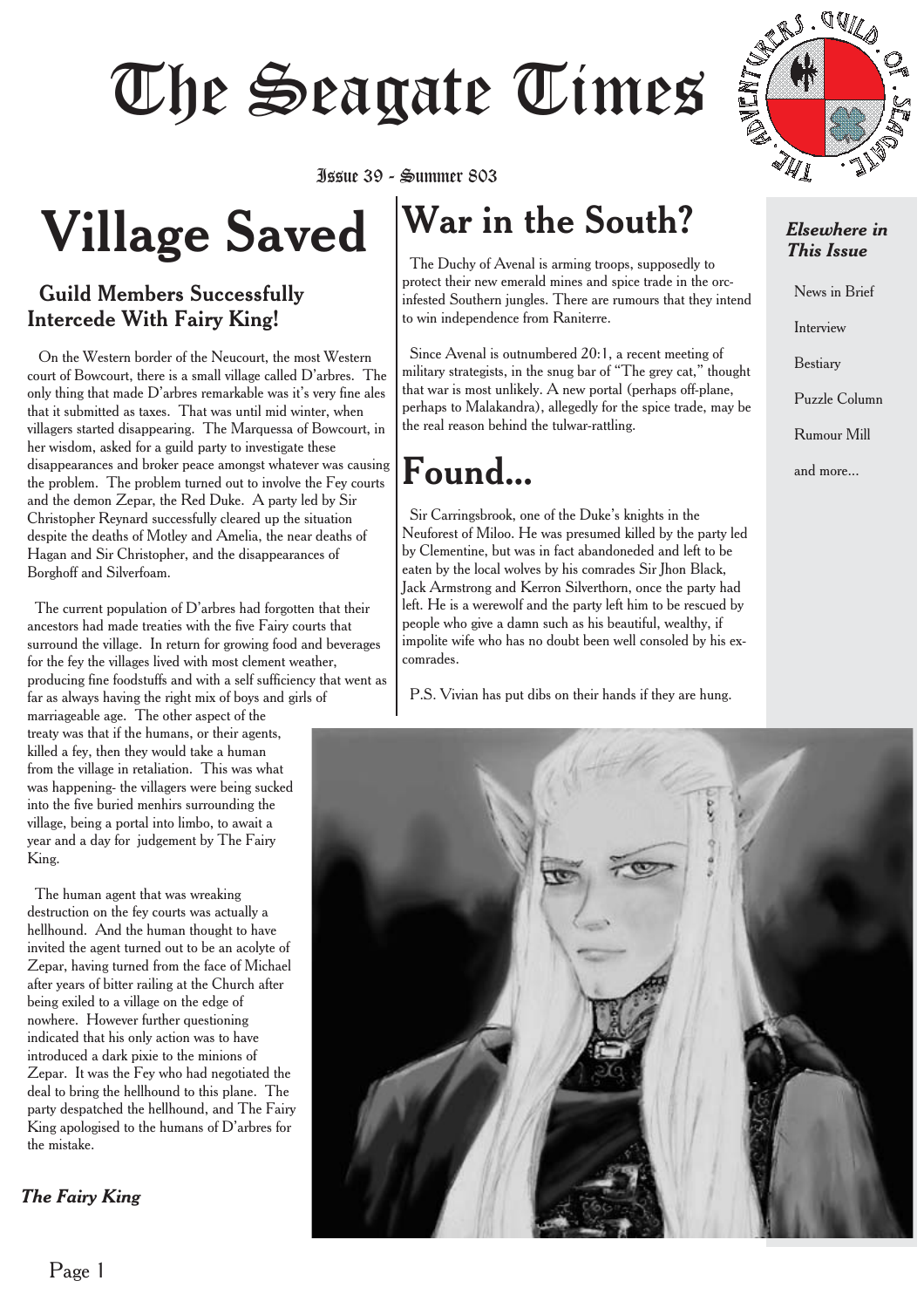*Arwen: "If you get yourself eaten by Starflower, I'm NOT paying for your resurrection and I'm NOT going in after you."*

### **News in Brief**

### **Plague Ship?**

On 2nd Seedtime 802 (WK), The Destinian Ship Republica beached itself just south of the Port of St Charles with all its officers and many crew dead. Almost all the survivors had cruel wounds that were mortally infected. The ship itself was moderately damaged, mostly in the masts & superstructure. There was conjecture that the Ship had fought Savnok or perhaps Vephar; but that does not explain later events.

One of the City's official investigators had just begun his divination of a corpse when she too fell down dead. A witness who had not boarded the doomed vessel said that, from a distance, it looked as if she had been mauled to death by an invisible jungle-cat, all in an instant. Some merchants wanted to salvage & refloat the Republica, but a nearby villa was found to contain 10 corpses -- two obviously killed by magic, the rest obviously dead through bloody combat. In some cases the bodies had been repeated hacked and beaten where a fraction of the blows would have sufficed to cause death.

The Ship and villa were torched. There were occasional reports of strange attacks and deaths, mostly on the wealthy, military, or criminal inhabitants of the island of St Charles (not that there is often much difference between these "careers"). Local authorities have responded to these reports with uncharacteristic zeal, and fortunately few of the fires got seriously out of hand. However, given thenature of the official response, the series of reports ceased before the Spring Equinox.

It has been conjectured that The Destinian ship, which had a large number of bodies, was bound for former Destinian possessions lying off Terra Nova. If so then a Mana storm might have cause much of the damage to the ship, however the true story may never be known.

### *Human Breeders, Trainers and Fanciers Association First Inaugural Show*

Prizes for: Best of Breed - with an associated show for other humanoids. Training & Competitions Decorative Advances. Applications to Messers Crick, Dollon & Smith, Registrars. 30 pieces of Truesilver per Exhibit.

The show will be held in five years time at Thelwylin Castle, Elvendar in the Spring of 807, and will be concluded with a hunt - bring your hunting humans.

### **Guild Enemy Unmasked!**

### Duchess Has Sordid Past

In a Seagate times exclusive, the secret identity of the Duchess of Plaz'Toro has been revealed. The Dukes of Plaz'Toro first clashed with guild members when passing through Innesburg on some clandestine Destinian mission (unfortunately the scribe notes "The mysterious affair of the exploding hobbits" are believed lost in the Fire of '98). Over the years, the Duchess has provided light relief to our readers — who can forget the story of Arthur Pendragon tattooing the Duchess' head & posting it back to Plaz'Toro. She has also lined the pockets of many an adventurer and put several magic rings on their fingers. Rumour has it that Sabrina possesses a set of magic underwear that was taken off the Duchess.

Readers may recall that the Duchess was believed killed in the Coup that brought down the Dukes of Plaz'Toro when a guild party destroyed that country's magic system, and provoked riots in the capital, a plague of vampires, arson, etc… The Guild was also blamed for the death of the Duke, whose exsanguinated partial remains were found in the burnt palace. The body of Duchess Margarita we never recovered. (for details see SGT)

She now masquerades as Duchess Pearl of Avenal, the maritime province of Raniterre. Interviewing a traveller recently arrived from that distant Southern land, your reporter has unearthed other revealing facts about this serial duchess. Apparently Duke Guido of Avenal is now divorcing this sullied Pearl.

Our source has furnished evidence that the Duchess of Deceit was born Margarita Sforza Cubo the daughter of an unmarried gentlewoman of Destiny. As a teenager she was sent into exile following a scandal involving the Family of the Marquis of Calatrava. Sometime later the adventuress ended up in Lutice, as Cardinal Messepain's "protégée" well that's the nice word for whatever function she fulfilled for that long-in-the-tooth Cardinal.

Travelling to Plaz'Toro with another "friend," the Ambassador, she met the much older Duke of Plaz'Toro who married her, for some reason. Perhaps the fact that Signora Cubo is a mind mage is relevant. Despite the privilege of rank, however immorally gained, Margarita's ambition was still not slaked. She organised the criminal elements of her city. As part of her long-term revenge on our illustrious Guild, she kidnapped our Necromancer's mother and crushed several guild members with a whale.

In recent years, shortly before the celebrated death of King Carlos, the Duchess of Avenal helped a guild party, but our informant says that the party-members were lucky. Apparently she had infiltrated a mind-mage assassin into their crew, but the party abandoned their ship just in time. It is believed that a party will be announced to rescue someone of importance who has been kidnapped by the Dastardly Duchess.

### *"What's for Dinner?"*

*"You're meant to inveigle a dinner invitation first."*

*"That's what I was doing!"*

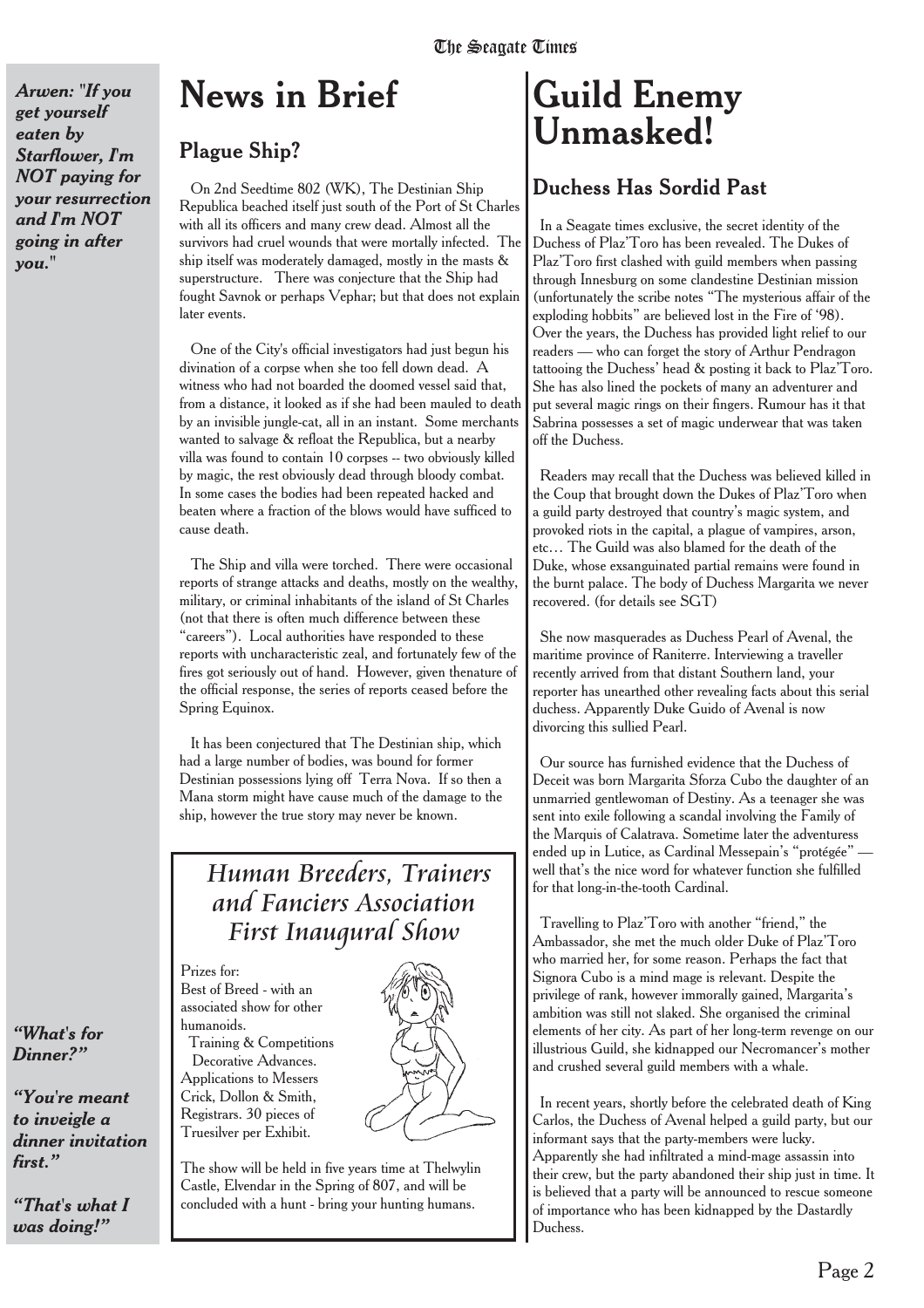### Who is...? **Princess Isil Eth**

In this, the first of a new series of interviews with members of the Seagate Adventurers' Guild, Princess Isil Eth has done us the honour of explaining a bit of her background, motivations and gives us some words of wisdom to inspire us all. We met up with Isil Eth at her magnificent residence in Burghelfin.

#### *SGT: Could you please explain your rank Princess Isil Eth? I mean, what are you a princess of, how did you gain the title?*

Aide to Isil Eth: Allow me to explain. Isil Eth is a nom de joue used outside the Elven queendom of Elfheim. Elfheim is a forested realm stretching between this mountain chain and the next to the east. Isil Eth is born to the brother of the Queen - as such she is outside the line of the strictly matrilineal succession and in any case an heir apparent exists. As such she is a Royal Princess, or Princess of the Race, rather than the ruler of a principality. Few elves support progressive elements, preferring to while away the centuries in the search for unusual and novel distractions. They seem unsure of people who achieve things.

Isil Eth: My father sealed an alliance when he married a foreign Princess. I get my golden hair from Mother - most Elfheim elves have auburn hair. My brothers and I are unusual in that Father actually is our father. My brothers have made a name for themselves - one is the best Ranger, another the best Mind Mage - I do not think they ever expected me to amount to much. Which is quite a relief as I have grown out of rebelling.

*SGT: When and why did you join the Seagate Guild?*

Isil Eth: I began adventuring when I was 209 years old as you count them. I think I was bored, and I get the feeling that Nanny suggested that I go off and do something - by encouraging the opposite. ( Guild Records show that was 16 years ago.) I wanted to see what was happening in the world. After a few years I began to enjoy visiting other realms and learning how they worked.

#### *SGT: Why are you still an adventurer - what motivates you to join a party?*

Isil Eth: I enjoy getting out and meeting new people - the urgency that a small problem can exert is so different to the millennial solutions normally adopted. Going out with friends is special. I do not consider myself to be high level, but I can help others to be more powerful. It is really good to do things that matter, that make a bigger difference to society than to a small group. And there is always a small alcove crying out for a magical item to set it off from the others.

#### Answers to Last Issue's Puzzles: An Inn thing:

- $\bullet$  A = Butterwell, Golden Crystal, Starbright
- B = Trembleigh, Hooded Man, Jeriah
- C = Rimsdale, Blue Dragon, Pippin
- $\bullet$  D = Collington, Lazy Unicorn, Jade
- $E =$  Overhill, White Hart, Arathorn
- F = Frankington, Gryphon's Head, Christophe Riddles: First - An orange, Second - A book



*SGT: Please describe a highlight of your career so far. For example, defeating a dangerous foe, best death, best magical item/ability gained.*

Isil Eth: I am not sure that I have ever defeated a dangerous foe - we rescued a certain Guild Counsellor that saw me use over 300 points of healing to heal others during the combat.

My favourite abilities are those from the Powers of Light such as being able to consecrate ground or myself. Much of the nastiness that I face is undead or demonic, and I find it pleasing to make their rest untroubled by the modern world.

*SGT: Which places would you recommend visiting, and conversely, any places you would recommend avoiding.*

Isil Eth: Most of the Western Kingdom is lovely. Burghelfin is enchanting. I especially like my estates in Eastern Aladar. To really relax the mountain air around Crystal Palace our private residence is a must. For the connoisseur, excellent wines are to be found in Bordelais and more recently in Eastern Aladar, and wonderful foods are back in fashion in MMH. I would advise against Sanctuary.

*SGT: Anything else you want to say to the guild populace?*

Isil Eth: It is wonderful to meet new faces and see so many people willing to risk the lives of others to do good in the world. We could have so easily become a mercenary organisation, playing both sides of any conflict. The temptation to become a sort of Guild of Mystical Assassination was avoided. When I joined the guild, it was common to achieve three things: disrupt the local market, destroy the ruling families and plunder all of the assets. Have we not come a long way?

*"The Prince wants to see you on the full moon."*

*"How are we going to get there?"*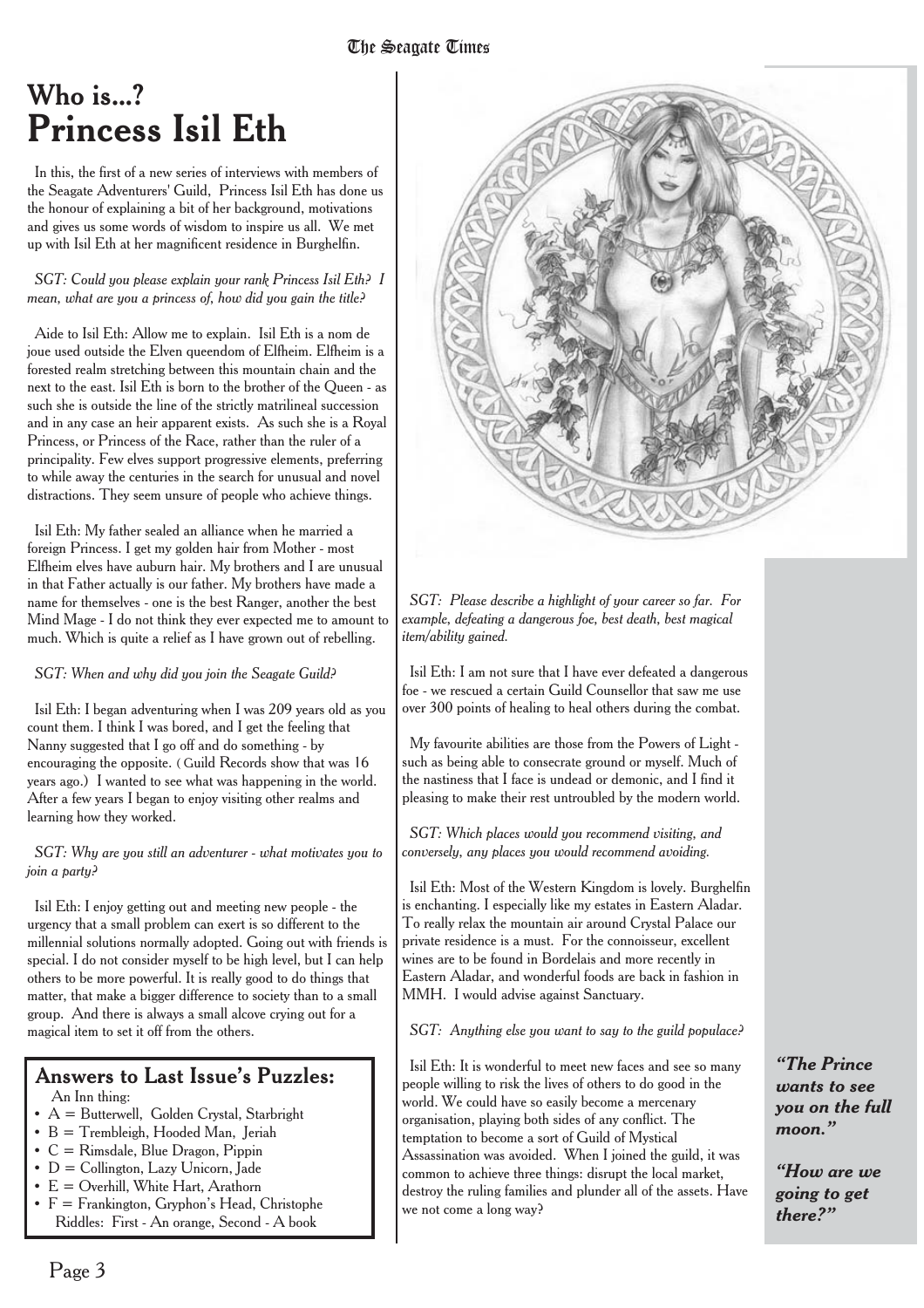*"Are Nixies fond of elves?" Kathleen asks, thinking of Silverfoam, who may be visiting them.*

*"Are they tasty?" replies the pixie prince.*



**A "gun" from Riftsearth - the "L-20 Pulse Rifle". It makes a great wall ornament on Alusia!**

*"Clear the area, they're about to rain arrows down on us, I mean you," says Motley, before he flies off to safety.*

### **The Adventurer's Guide**

### **Where Technology Rules...**

#### **A Guide to Survival on Highly Mechanised Planes**

A number of guild members have recently returned in a state of profound shock from planes where what Guild Mechanicians are terming the "technology level" is much higher than it is on Alusia. We spoke with members of one such party who spent several months on a plane called Riftsearth. This plane is central to a number of planes all of which have generated portals called "rifts" to the central earth, causing destruction and disruption everywhere in that world the party went. Here is their advice:

- Don't go.
- If you must go, learn the language first. Many mechanised planes use a language called "English". Which is sometimes the same as Common and sometimes isn't. Go figure.
- Don't go.
- Red lights are generally bad, (especially flashing red lights). Green lights are generally okay.
- Anything with a trefoil symbol of any kind and the word DANGER in large unfriendly letters means exactly what it says.
- Never push the red button unless you really need to.
- Don't go.
- The favoured weapon of highly mechanised planes is the gun. This device looks like a crossbow with a pipe where the bow ought to be. Instead of bolts, it fires little bits of metal called "ammo" which can tear you apart. Some advanced guns shoot bolts of red light which burn like starfire, but worse.
- Guns don't work on Alusia, so leave them behind.
- Don't go.
- Many highly mechanised devices use bottled lightning they call it electricity. Lightning bolts are great for bollixing this stuff. None of these devices will work on Alusia so sell them before you come back.
- Don't take Gok.
- Magic may or may not work. Generally speaking all that technology gets in the way of the mana, but not on Riftsearth, where if anything, our magic worked better than on Alusia. Trouble was, their magic was better still... And they'd developed spells to directly interfere with technology - including the techie toys the party had acquired.
- Don't go.
- If you ever get your hands on power armour, it's great stuff, but takes ages to learn to use properly. Just don't forget to get hold of spare parts so you can fix it when you break it. Of course, it won't work when you get it home, so don't bring it home.
- Oh... Some things are worth bringing back they have great camping gear, wonderful condiments, chocolate, coffee, and really comfortable clothing - and they have swimsuits. Say no more.
- Just... Don't go.

### Forbidding Namers

*My tutor at the Namer's College has reminded me that I promised to turn in a report on the usefulness of the new Forbidding spell. So for those of you who haven't seen it in action yet, here goes.*

#### *Firstly, what is it?*

Forbidding is a Namer Special Knowledge spell, slightly harder to learn than what a Special Knowledge Counterspell is. At rank 0, it works three times in ten. Duration is ten minutes plus ten per rank, while the range that it can be cast at is thirty feet plus ten per rank. If successful it creates a very thin wall, ten feet high and twenty width (increasing a foot a rank), which contains a Generic True Name. If an Entity with that GTN tries to pass through the Forbidding, they must resist magic or be barred.

#### *When is it likely to be used?*

It is hard to use the spell to defend a campsite for the duration of a night. Assistance from other party members is required (a healer or sorcerer) for a single Namer to keep even three walls up for a number of hours. Therefore the spell is usually used when an attack is expected in the near future, or the timing of a combat is up to the caster's party. There is obvious potential to defend a party's rear, but it must be remembered that they are ineffective against those that resist them!

#### *How has it been used in practice?*

There have been various examples of use. One was a charge by zombies against the party. As the zombies simply attacked the nearest live people, a single Forbidding was useful in restricting the amount of damage that they could inflict. Another time, a Wiccan's Protection Against Were-Creatures gave me enough time to cast multiple Forbiddings before a pack of shape-changer wolves closed (the situation was fortunately resolved by negotiation).

#### *Any unusual uses?*

The party wanted to stage a fake ambush against three mounted messengers. To stop them simply riding through the ambush on the road, Forbiddings against horses were placed across. As only the 'targets' of a Forbidding can see it without magical vision, the horses pulled up, the riders not knowing why they balked. The trap was then sprung.

#### *How about the most effective use?*

An ogre was inside an otherwise abandoned small tower, asleep. Three Forbiddings were placed just outside the closed door (each must be resisted). The party then woke the ogre and let it pull the door open. Once the Air mage cast a Knockout Gas centred inside tower (the party fighting it and holding the door open in the meantime), the ogre couldn't get out the door. Although the ogre was able to eventually break down part of the tower wall, it then succumbed to the gas.

Your servant WordSmith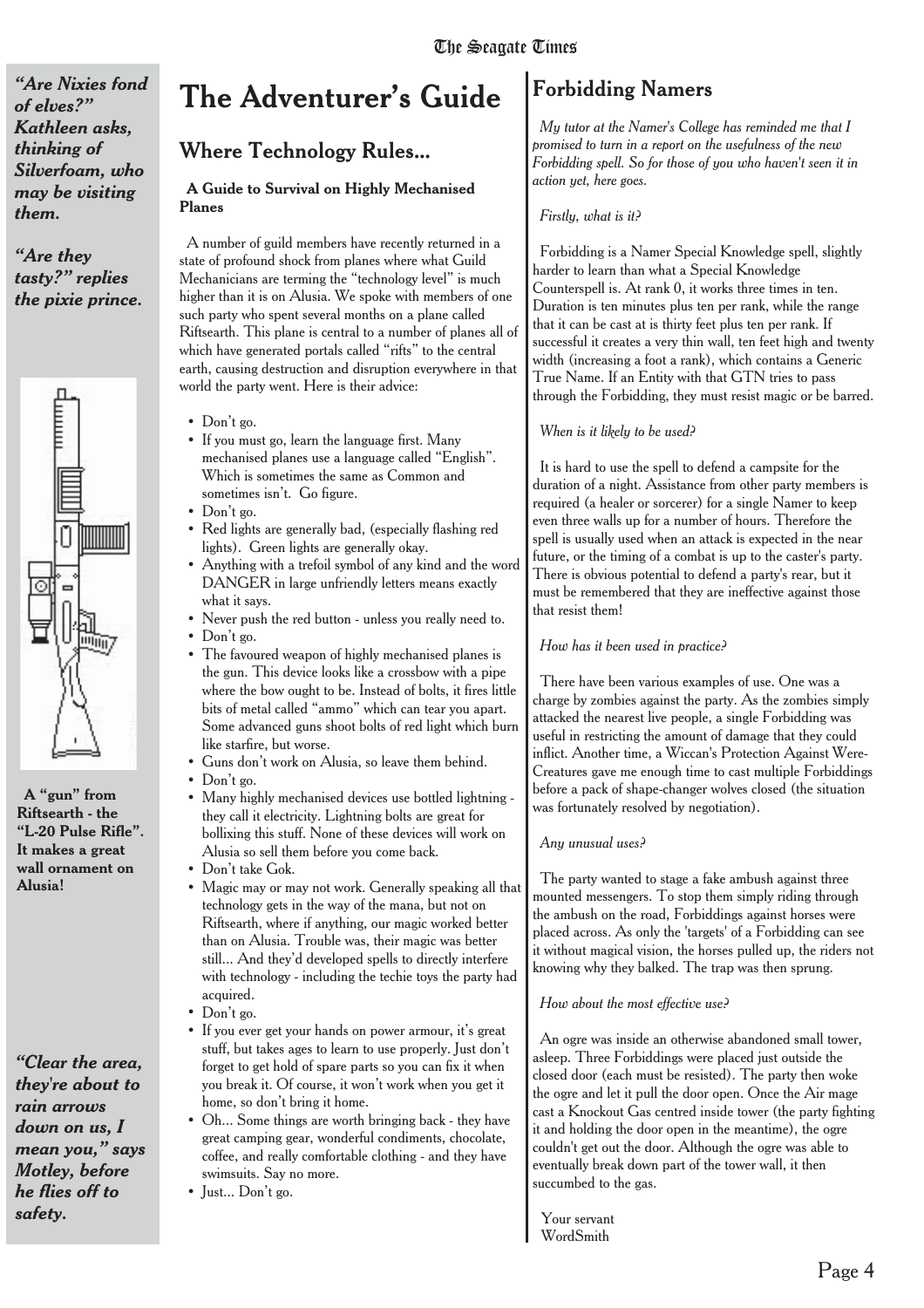### The Seagate Times

### Library of Miloo

A recent party to Miloo returned with a huge collection of books and maps on the plane, in fact all they could find. Subjects range from religion to the races and mythology, herbs and animals and much more. Most are written in Reichspiel and are available at the guild library, Miloo section. The party scribe had this to say:"Going into Miloo ignorant is very dangerous and will get you killed, read them"

#### **Miloo do's and don'ts for those too lazy**

- Do speak Reichspeil/Orcish or possibly at a pinch Dwarvish
- Ladies do have heavily armed and armoured guards in town
- Do go to the whip/feather and horse brothel in the capital.
- Do Kill the human religious fanatics
- Maybe summon powers, 'very dark' elves then appear and eat or teach you
- Don't jump up and down in the desert or giant worms/scorpions/elves will eat you
- Don't speak common in high class places
- The void, Don't it is uncultured and boring

*The following article is published as an aid to adventurers whose quests take them to lands recently occupied by foreign powers. It is intended as an insight into the methodology of persecution, and to assist in identifying possible weaknesses.*

### Guide to Post Invasion Oppression

Many rulers are extremely skilled at arms and in gaining lands. Here is a list of the many wonderful post invasion oppressions and why they are required to ensure a long and prosperous rule for generations to come.

**Killing and Enslavement** of segments of the population should be done immediately and as quickly as possible and then halted, this will intimidate any who wish to oppose you by showing what you are capable of but not leave a continual fear of being the next to die which a drawn out killing spree invokes, which will force those you merely wish to oppress rather than kill to rebel against your rule. Further killing should only be done strictly by the just application of the rule of law.

- Kill all the nobility down to and including women and children of knights and replace with your own people.
- Kill the entire priesthood.
- Enslave the bureaucracy as their power stemmed from the previous nobility and they will therefore have lingering loyalties.
- Confiscate the money and lands of the wealthy and enslave them both to fund your campaign and as bribes.
- Enslave the free farmers as they are not a source of your wealth, the serfs are.

**Destruction** of property can be done using the slave labour pool recruited.

• Destroy all fortifications, walls and even ditches in the land, this will stop rebellions as they have no safe haven from which to operate from and can be easily suppressed. If a city is very defensible due to its location then destroy it utterly.

• Destroy all holy sites, artefacts and writings to ease suppression of the old religion

**Move the populace** about as people in an area will have set loyalties, especially if they had a good and just ruler. By moving them to new areas, surrounded by unknown people they will be less rebellious as they find their feet.

- Move townsfolk and people in cities from one city to as many as possible, mixing them up as much as possible, leave none of the original inhabitants in a town or city.
- In the countryside grant the serfs the enslaved freemen's land increasing their wealth and so gain their favour, they will not wish a return of the old rule as this would decrease their wealth. As a noble since your wealth comes from these serfs you in turn will become more wealthy, they will quickly breed to fill any vacant space. In a region with a particularly well liked ruler you may wish to split up the serfs and move them about to new regions to suppress rebellion.
- While moving the population many of the old and weak who are a drain upon society will die improving the population, lowering patrols to allow bandits and slavers to operate more freely can enhance this effect.

**Create** new and wonderful things

• Create new institutions with different names and ensure all positions of power in the bureaucracy and associated wealth come from your hand, the new bureaucrats will use their local knowledge to oppress those below them far better than you ever could, and maintain you in power as without you they will loose all. Move these people from

city to city or region every few years to avoid any little empires forming which could threaten your rule.

- Create a new religion, or bring in your own, taking over what festivals and rites you can of the old, placing your own people in control of it. Set up the carrot and stick, The carrot being doing good works using some of the funds confiscated, such as helping all those poor people moved from their homes to new and strange lands. The stick is an inquisition which kills any heretics worshipping the old religion and the odd opponent you should have killed in the initial purges but missed and now have difficulty legally killing.
- Build new cities in your own style and move the population from another city into them destroying the old city with all its cultural heritage. Rename any existing cities and regions as you desire.
- Teach a new language to the young and slowly enforce its use, especially in the bureaucracy and as time passes stamp your culture, or the culture you desire, on the land.
- Using spies create some conspiracies to attract those who oppose you, then at the time of your choosing arrest them and conduct public executions for treason.
- Write and have taught the history as you wish it to be remembered.

*WordSmith: "Is there any way to keep this severed ogre head from getting smelly?"*

*Melisande: "Put it with Stilton cheese?"*



*Stilico: "Hey, my scars have disappeared! Damn!"*

*Arandor: "Don't worry, you'll get more. I've seen you fight."*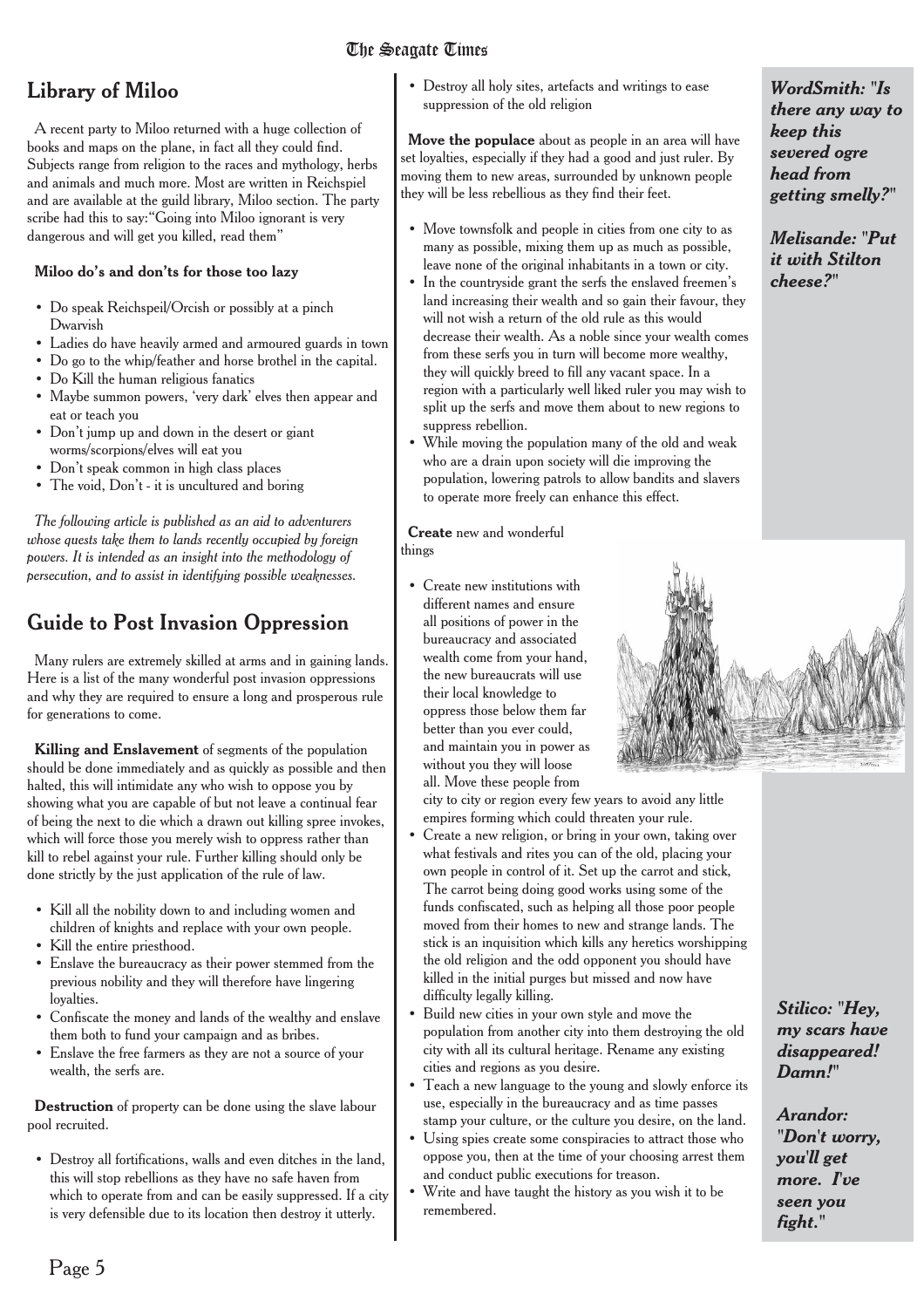*"Whose face is carved on the stone?"*

*"The stone's."*

### **Starflower's Bestiary**

### Gryphons Revisited

*This article was submitted by the adventurer Dawn, previously know as Thistle Foote and Mary Jane, who has just returned to the Guild from an extended sabbatical during which she spent much time in studying Gryphons.*

I've been away from the guild for ten years, and for the most of that time I've been living in a cave on Mount Desai. Mount Desai is the tall mountain on the southern headland of Confederation Bay. It was explored by a guild party about twelve years ago, when a mad mind mage tried to telekinesis the moon to crash into Alusia. The mage was despatched, but the cave complex he was inhabiting remained. The legacy of the guild's appearance in the area is a small population of Gryphon. Apparently an air mage called Hawk backfired a summoning spell, and a pride of Gryphon turned up, liked the look of the place and decided to stay. While I was living there I managed to befriend (though I'm not sure it that's the right word) a few of the gryphon and had the opportunity to study them.

A gryphon is a magnificent creature with the body of a lion, albeit it a large lion, but with the head and wings of a great eagle. I think they are classified as enchanted avians. Anyway, as an air mage, I had no problem speaking with them. Their mode of conversation is similar to many other birds, but they have a better memory for details that attract them. What attracts them is gold. Gryphons are creatures of the sun, basking in the early morning light, soaking up the golden rays of the afternoon. They say the best way to have the sunlight reflected and scattered around so that they can appreciate it even more is to have it striking gold. You have to admit that there is nothing that glistens and glitters



*WordSmith the dwarf, walking through Noxious Vapours: "I can't*

*see squat!"*

*"A spade? You can call it that you know."*





without tarnishing as is gold. Stories say they can smell gold buried deep within the earth. I must say that I never saw it, but then they tended to evade the question whenever I asked how they found the gold. And as for spinning gold to line their nests - I can say that they prefer the gold in it's raw state.

If you're tempted to steal their nest, or its golden lining, do be warned of their defences. Namely four raking claws, one strong tough beak, and the wings to manoeuvre into spectacular dive attacks. And as for their eggs being solid agate - get real. I can personally attest that what comes out of Gryphon eggs is baby gryphons. Like any bird, the eggs are full of their developing young. Gryphons mate monogamously and for life. Both the parents zealously guard the eggs, taking turns brooding over the winter. There is usually two eggs laid at a time, though the stronger gryphon chick usually kills the younger one after a couple of months. Gryphon young take two years to develop fully, often clutches of them (from different parents) will play together in a rougher, yet similar manner of kittens of the same litter.

Considering their preference for gold, it isn't so surprising that Gryphons have a great dislike of silver and creatures of the night. It seemed to be an instinct of theirs since they never gave me a reason as to why - or perhaps they just get really grumpy when they're woken up during the night. I don't know, I never tried since I quite like living. The owls on Mount Desai I spoke to were very careful in avoiding the Gryphons' territory and were obviously scared of them. Which is not surprising since gryphons are very strong. They can carry a large horse in their claws while flying. Horseflesh is their preferred food too, so if you want to make friendly overtures to a gryphon, offering a horse is a good start. And if you're ever in the vicinity of Mount Desai, give them my regards. They referred to me as Fleeting Red in the Sky, which roughly translates to Dawn. I'm not sure if they actually liked me, but after the first four or five years, they did stop instinctively trying to attack me at first sight. So maybe that means something.

*Lady Starflower is currently indisposed, still recovering from her ordeal on Riftsearth - but she assures us that next issue she will be submitting a piece on what it's like to actually BE a dragon - having spent several months in that form.*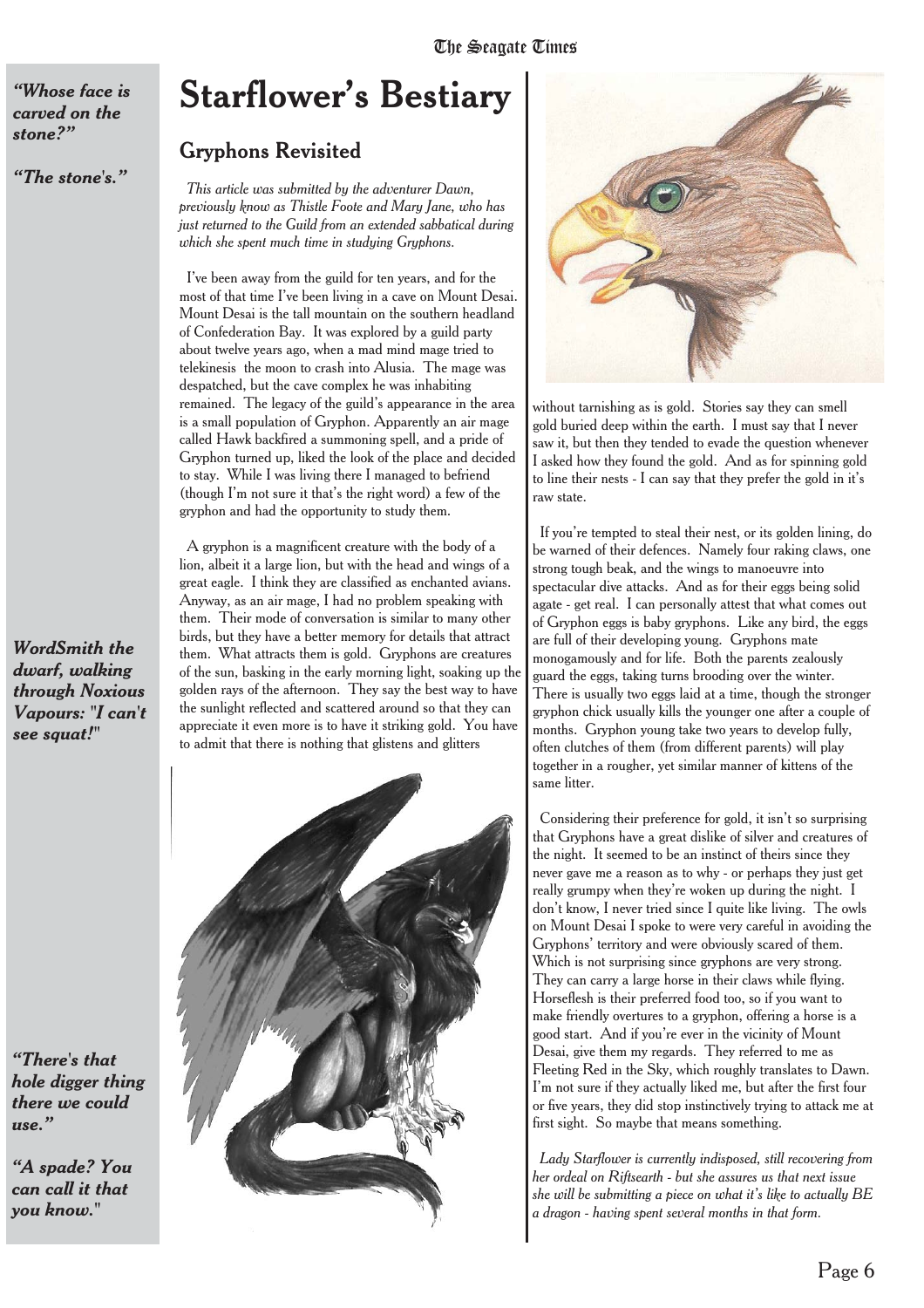#### The Seagate Times The Seagan Times Times Times Times Times Times Times Times Times Times Times Times Times Times Times Times Tim<br>Times Times Times Times Times Times Times Times Times Times Times Times Times Times Times Times Times Times Ti

### **The Puzzle Column**

### **Ye Ghods!**

Researches recently uncovered a temple to all the gods on the plane of Hybrada. Each wall of this octagonal chamber depicts an Image of a different god, each god dedicated to a different aspect of Hybradan life. Note that on Hybrada, 1 is considered to be a prime number!

- Wall number 8 was not a homage to Prussin.
- The god of war was directly opposite the god of thunder, who was on a higher-numbered wall.
- The god of the sea was directly opposite the god of death who was on a higher-numbered wall.
- The god of war's number was 3 lower than that of the god of earth's.
- Images of harvest were directly between images of war and the sky.
- Grond's number was 3 higher than Yennek's, which, unlike Deda's, was not prime.
- The numbers of Zhayil and Yennek totalled the same as those of Prussin and Meriva.
- The number of Plav was 2 lower than that of the sea god and Deda's number was higher than Troon's.
- One of the Hybradan gods was dedicated to fertility.

Can you work out who was depicted on each wall and to what each god was dedicated?



### Riddles

The First:

I never was, am always to be, None ever saw me, nor ever will, And yet I am the confidence of all Who live and breathe on this terrestrial ball.

The Second:

There is one that has a head without an eye. And there's one that has an eye without a head. You may find the answer if you try; And when all is said, Half the answer hangs upon a thread.

### Get the Power of Fire and Light!

Fire College Invested Items: Dragonflames Rk 10 Weapon of Flames Rk 10 Also Rank 8 Weaponry.

Now with added Radiance for Positive effect on dark creatures.

Prices negotiable. Please contact Flamis at the Guild.



*Poking Jakk (black mage orc's) arm through a hole gets it cut off. Stilico suggests: "Why don't we put his other arm in - then he can't cast spells on us"*



### What's Hot

Hunting hunters Magical rifles Being a dragon Talking your way out of trouble Fairy Royalty Gryphons Princesses Forbiddance Natural armour Wings which work

### What's Not

Hunting peasants Soul-stealing blades Dragons eating people Walking straight into trouble Human Slavery Bugs Duchesses Whitefire Too many arms Wings which don't work

*Vanderhan: "Now we've got to take out insurance against Acts of Gok!"*